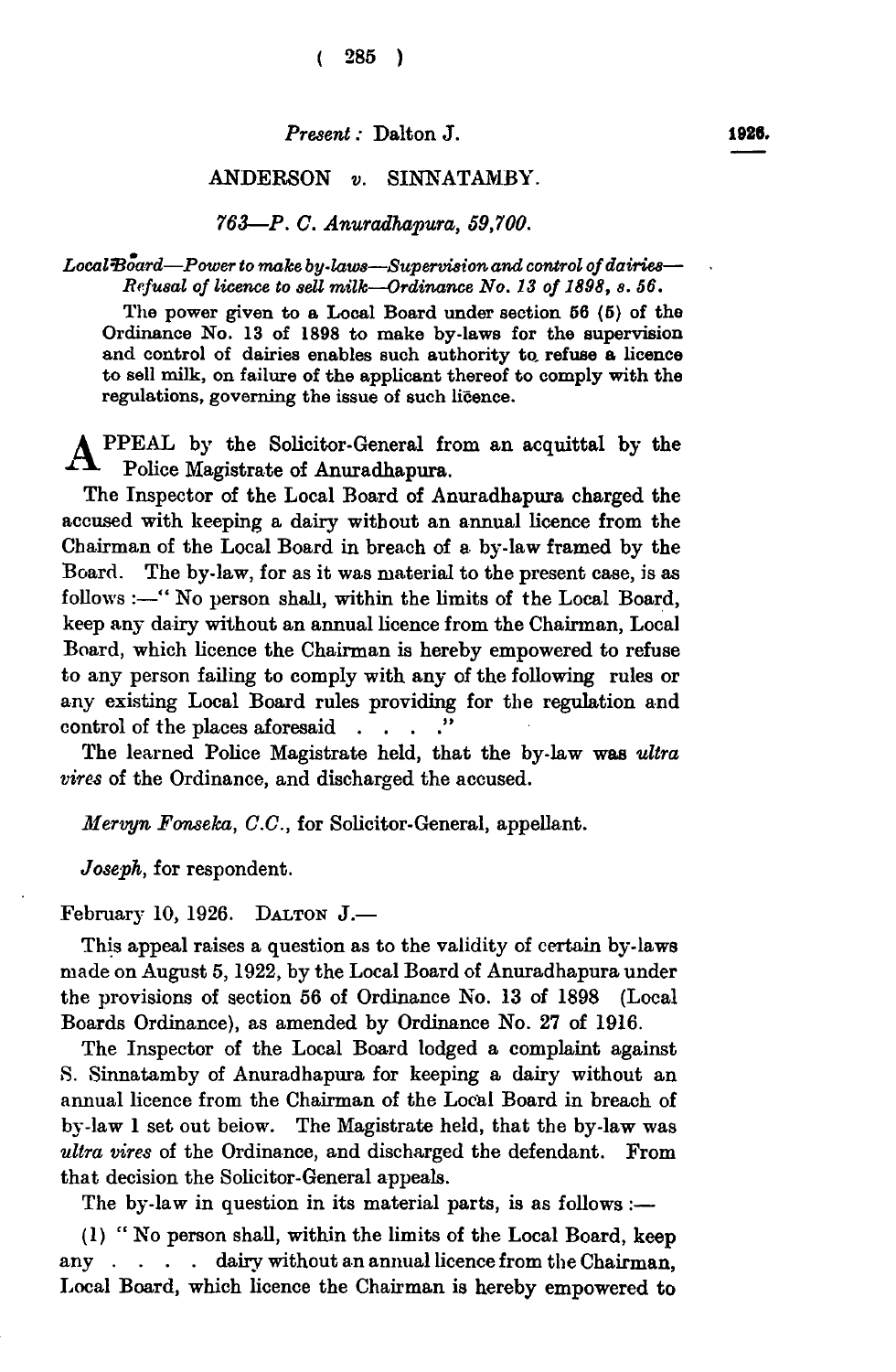*Anderson*  $v$ .

**1926.** refuse to any person failing to comply with any of the following DALTON J. rules or any existing Local Board rule providing for the regulation  $\iota$  control of the places aforesaid  $\ldots$  . . . Such licence shall Anderson v.<br>Sinnatamby further be subject to such fees as the Local Board shall from time to time determine with the sanction of the Governor in Council."

> The by-laws purport to be made under the powers given by section 66 of the Local Boards Ordinance, section 56 (5) providing for the making of by-laws is as follows :--" $(5)$  . . . . and for supervision and control of private markets . . . . dairies *it*   $\mathbf{1}$   $\mathbf{1}$   $\mathbf{1}$

> Section 11 of the Interpretation Ordinance enacts certain general provisions with respect to powers given to any authority to make rules. By sub-section (1) *(d)* of that section it is provided that power to make rules for regulation, supervision, protection, or control shall include power to make rules—

- (1) For the issue of licences for the purpose of such regulation, supervision, protection, or control; and
- (3) For the refusal of licences in cases of non-compliance with the provisions of any rule so made.

This sub-section  $(1)$   $(d)$  was enacted in 1916 as a result, so Counsel states, of the decision in *Perera v. Fernando* 1 where Pereira J. and De Sampayo A.J., Wood Renton C.J. dissenting, held, that it is *ultra vires* of a Sanitary Board constituted under the Small Towns Sanitary Ordinance, 1892, to make a regulation under a section of that Ordinance requiring vendors of fish at places other than a public market established by the Board to take out licences for the sale of fish. This case arose, be it noted, out of an Ordinance other than the one in question here. It is, however, referred to in the Magistrate's judgment, from which I understand, that he came to the conclusion that the by-law was *ultra vires* relying on this decision and upon the decision in *Sanitary Inspector v. Harmanis.<sup>2</sup>* It is upon the latter case that Mr. Joseph relies in his argument for the respondent together with two English decisions to which I refer later. *Sanitary Inspector v. Harmanis (supra)* was decided in 1917 after the Interpretation Ordinance had been amended by the insertion of section 11, sub-section (1) *(d)* to which I have referred above. It also arose in respect of by-laws made under the Small Towns Sanitary Ordinance, 1892, and not under the Local Boards Ordinance. The Sanitary Board of Galle purporting to act under section 2 (2) of the Ordinance made a rule in 1911 forbidding the sale of fish without a special licence of the Board at any place outside the public market. In holding that the rule, whether made before or after the amendment to the Interpretation Ordinance in 1916, was *ultra vires* of the Ordinance, Shaw J., following *Perera v. Fernando (supra)* in that

*1 (1914) 17 N. L. R. 494. 2 (1907) 19 N. L. R. 339.*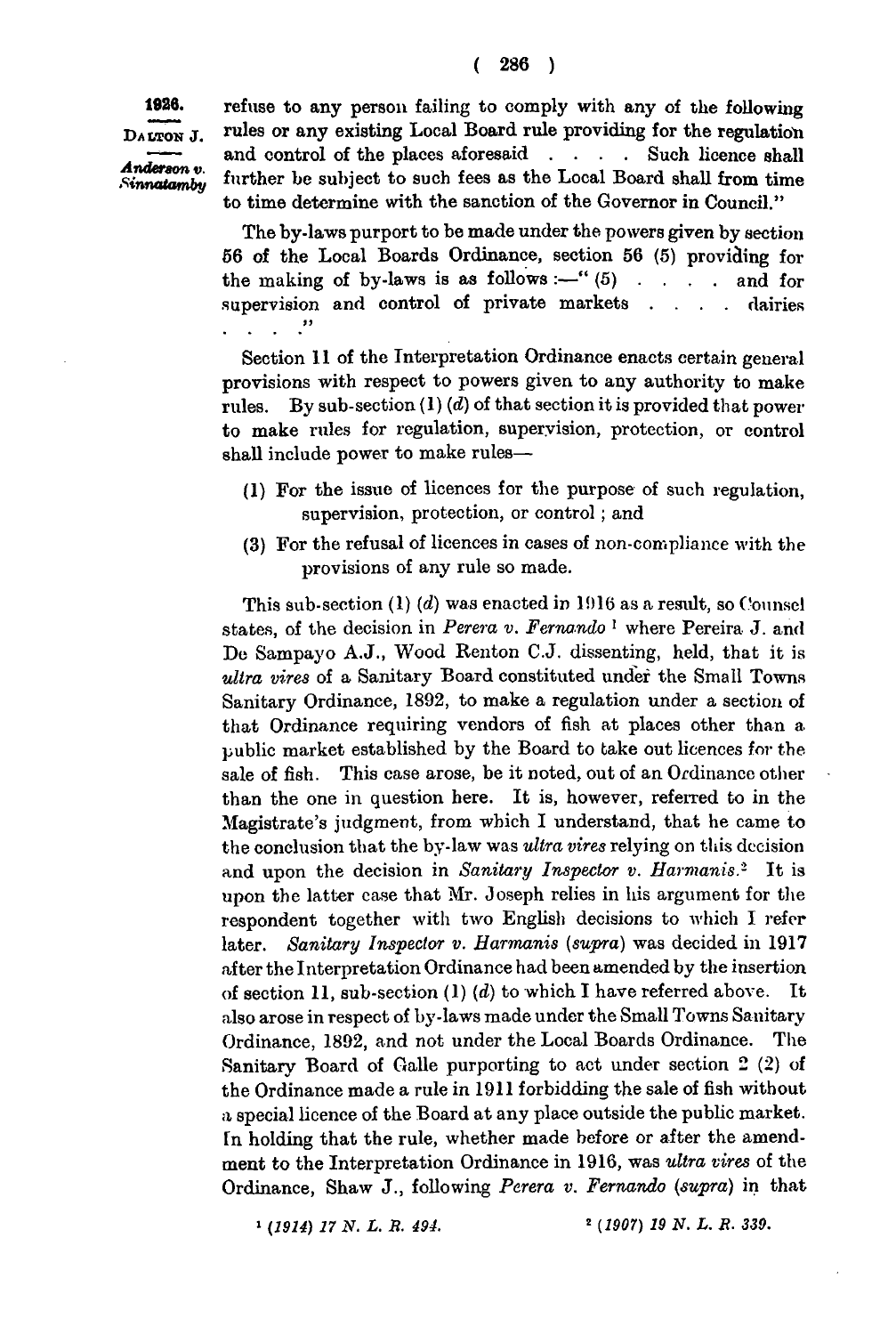**Tespect** holds that section 2, sub-section  $(2)$   $(d)$  of the Small Towns 1926. Ordinance did not authorize a rule forbidding sales outside the public DAYON J. market without licence, because that was not "supervision or  $\overline{Anderson v}$ . control," but might amount to absolute prohibition of lawful sales Sinnatainbi conducted **in** a proper manner.

In the same way the decision of the Privy Council in *City of Toronto v. Virgo<sup>1</sup>* is summarized as follows : A statutory power conferred upon a Municipal Council to make by-laws for regulating or governing a trade does not. in the absence of an express power of prohibition, authorize the making it unlawful to carry on a lawful trade in a lawful manner. The. by-laws in question prohibited hawkers from carrying on their trade in certain streets, and were framed under a statutory power " for licensing, regulating, and governing hawkers . . . . " In the course of the judgment it was stated :—

" No doubt the regulation and governance of a trade may involve the imposition of restrictions on its exercise, both as to time, and to a certain extent, as to place where such restrictions are, in the opinion of the public authority, necessary to prevent a nuisance or for the maintenance of order. But their Lordships think there is a marked distinction to be drawn between the prohibition or prevention of a trade, and the regulation or governance of it, and indeed a power to regulate and govern seems to imply the continued existence of that which is to be regulated or governed."

In *Parker v. Mayor of Bournemouth*<sup>2</sup> a by-law for a similar purpose, regulating hawking on the beach, was held to be *ultra vires,* as it was held to be unreasonable, and in effect reserved to the corporation the right to refuse permission to trade to any particular person.

Basing his argument on the last three mentioned decisions Mr. Joseph urges that by-law (1) goes beyond any supervision or control, but might amount to the absolute prohibition of carrying on a dairy, which is a lawful trade, in a lawful manner. With this argument I am unable to agree, because the by-law expressly sets out the grounds upon which a licence can be refused, failure to comply with certain rules (by-laws 32-50) which deal with such matters as sanitary requirements, drainage, water, employees or animals, suffering from disease, utensils, number of cows and sheds ; these rules the Magistrate has held to be generally *intra vires.* These provisions are, at any rate for the most part, clearly reasonable and for the public benefit, and come with the powers of supervision and control to which the Ordinance refers. Express power as set out above is given by the Ordinance to make rules refusing licences in case of non-compliance with the provision of any rule. By-law (1)

 *(1896) A. C. 88.* 2 *(1902) S6 L. T. 449.* 

<sup>&</sup>lt;sup>1</sup> (1896) A. C. 88.